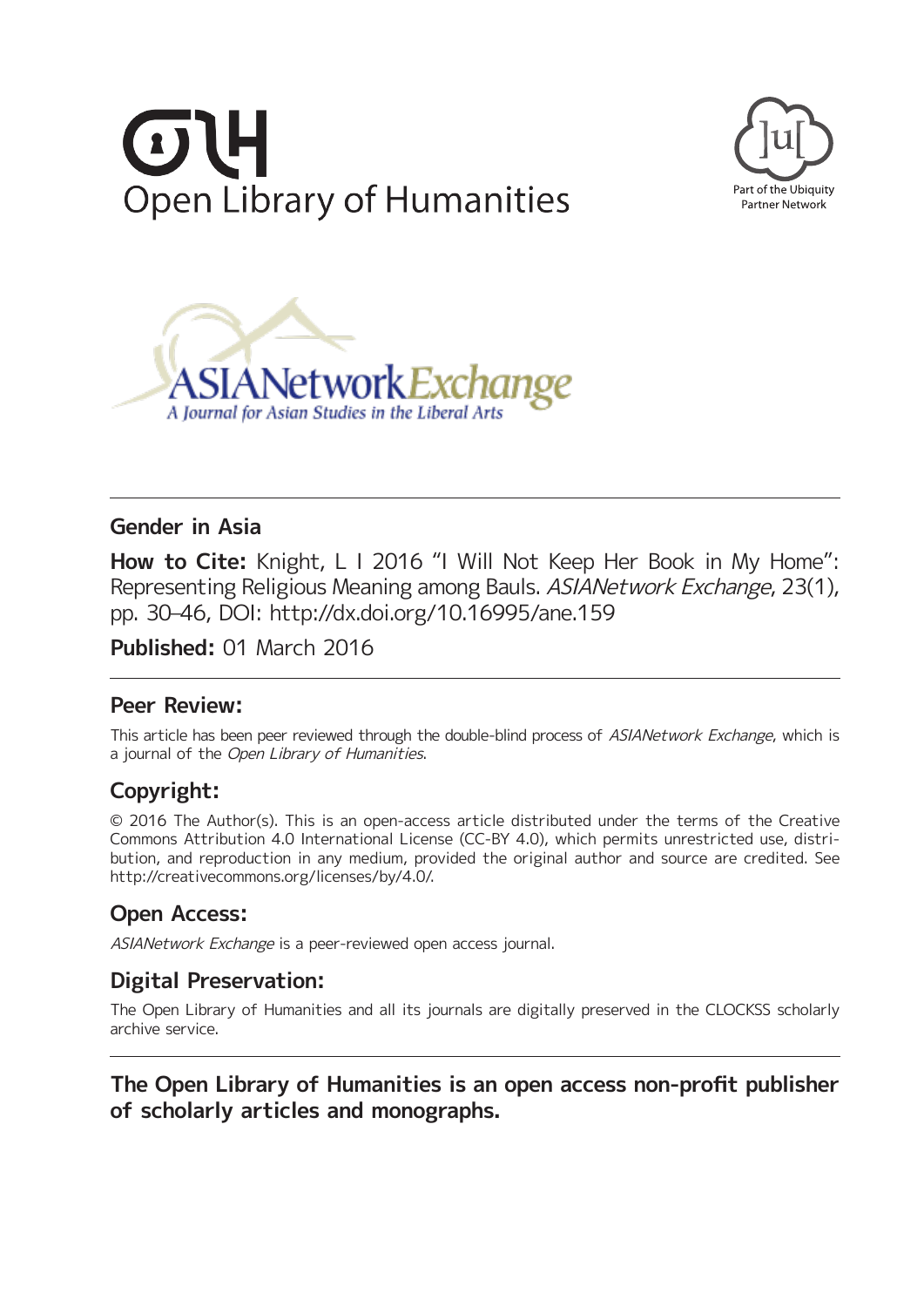

Lisa I. Knight ' "I Will Not Keep Her Book in My Home": Representing Religious Meaning among Bauls' (2016) 23(1), pp. 30-46 ASIANetwork Exchange, DOI: [http://](http://dx.doi.org/10.16995/ane.159) [dx.doi.org/10.16995/ane.159](http://dx.doi.org/10.16995/ane.159)

## **GENDER IN ASIA**

# "I Will Not Keep Her Book in My Home": Representing Religious Meaning among Bauls

Lisa I. Knight<sup>1</sup>

<sup>1</sup> James B. Duke Associate Professor of Asian Studies and Religion, Furman University, Greenville, SC 20613, US [lisa.knight@furman.edu](mailto:lisa.knight@furman.edu)

Anthropologists have long been concerned with issues of representation and the problematic structures of power that characterize the relationship of researcher and subject. This article takes field work confrontations and anxieties as opportunities through which to examine some of the challenges of representing religious lives in comprehensible and meaningful ways, not simply to scholars but also—perhaps especially—to those from within the tradition we're studying. Drawing on work that emphasizes dialogical processes of knowledge production and its ethical implications, the author considers moments of transformation during and resulting from fieldwork as a model for moving forward.

**Keywords:** anthropology; gender; South Asia; India; representation; religion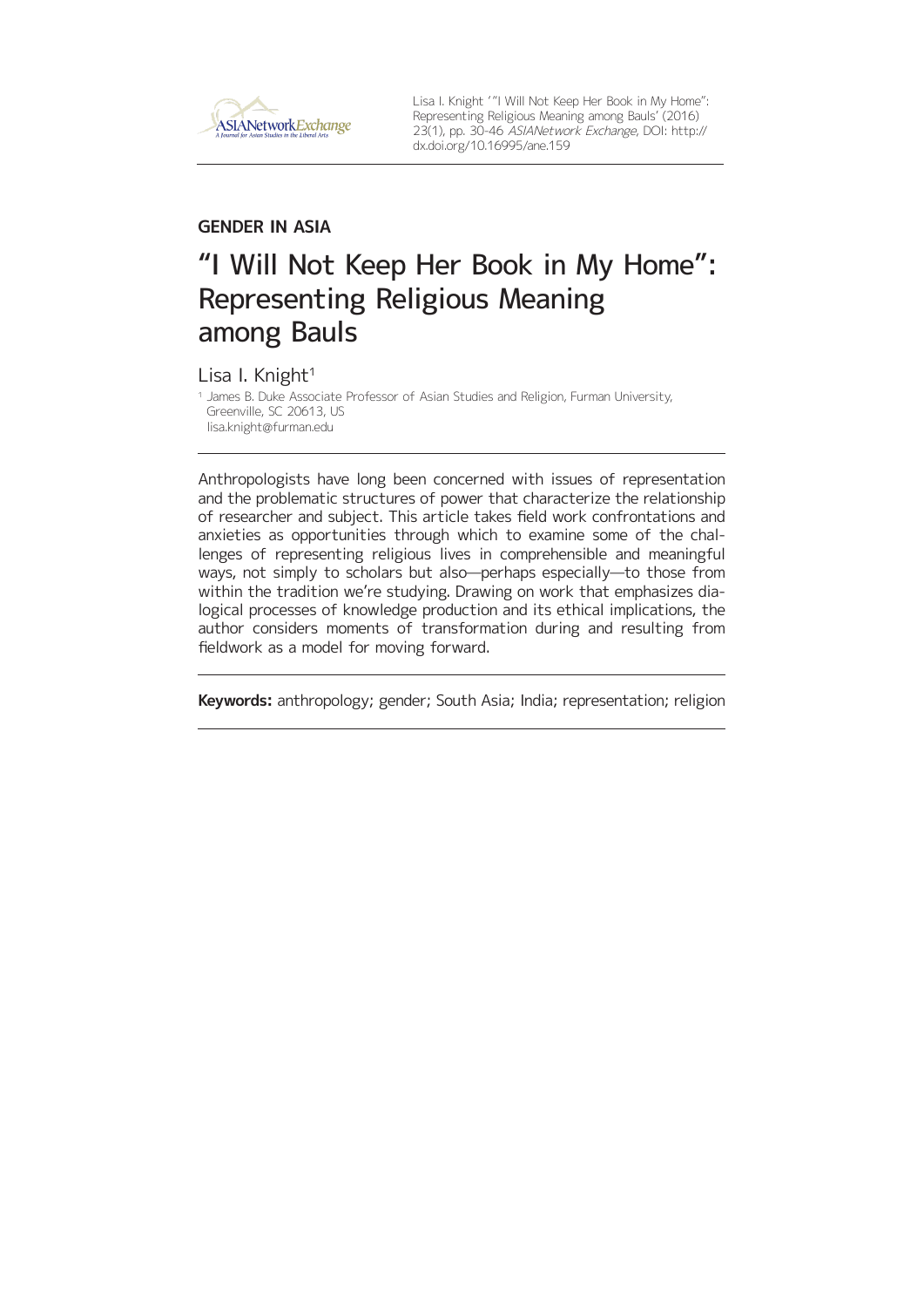Ten years after I first met Phulmala, I sat with her in a little mud hut—not much more than a room—on the outskirts of town near the railway station in Bolpur, West Bengal, India. Phulmala had only been living there for a few months, having recently left the household where she had lived together with two sons, daughters-in-laws, and grandchildren. She was the first Baul woman I met in 1997 when I began my research on women members of this tradition. Bauls are best known as musical mendicants who sing songs promoting egalitarianism in a highly stratified society. I had always been a bit uncomfortable around Phulmala: I was impressed—and sometimes awed by her sense of self-worth, determination, and spunk as a widowed woman who had raised her family alone by singing in clattering trains and in programs dominated by male performers. I was also wary of her periodic demands for money to repair a leaky roof or purchase a mobile phone. But that morning when I sat with her, I was reminded again of her spirit. When I mentioned I had read a recent book about Baul women, including Phulmala, by a Kolkata writer, Phulmala exploded in anger. She cited the negative portrayals of her female Baul friends, whom the author had described as destitute, desperate, and abandoned by husbands and society. "I will not keep her book in my home!" Phulmala insisted loudly.

In this paper, I track a few stages in my research with Baul women and raise questions about how to write or think ethnographically about religious meaning. While Phulmala's critique focuses on how she and her friends were represented in publications, I am also, even especially, troubled by the difficulty in writing about religious lives and meaning. In this essay I begin with a quick summary of who the Bauls are and then discuss my fieldwork, which I divide, somewhat artificially, into sequential stages, culminating in my attempt to grapple with a problem—the focus of this paper—that I had avoided during my fieldwork. The problem I describe did not actually emerge only *after* my fieldwork was complete, but surfaced periodically throughout my research.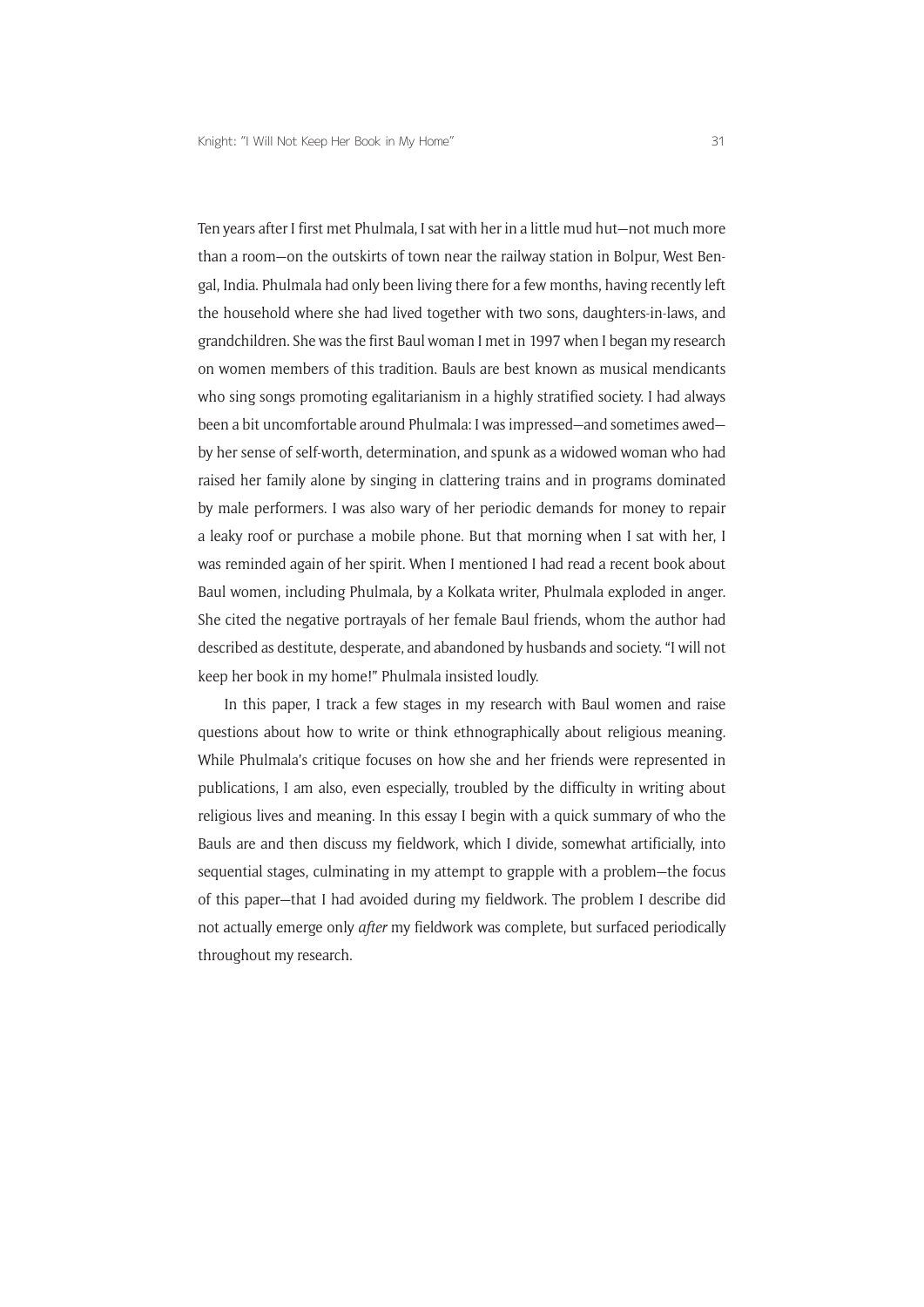## **Brief Introduction to Bauls**

Bauls are a religious group living primarily in the rural areas of West Bengal (India) and Bangladesh. They come from a variety of backgrounds, including Hindu and Muslim, and span the castes, though most are low caste. Although their roots extend more deeply, Bauls have been around at least a century.<sup>1</sup> In practice and belief, they have been influenced by local traditions of the more orthodox Gauriya (Bengali) Vaishnavism, the Tantric-influenced Buddhist and Hindu Sahajiyas, and Sufism. Like many other South Asian mystical traditions, Bauls present an alternative to conventional society, and membership is attained through initiation by a guru or *murshid* (Sufi spiritual teacher). However, unlike many other religious groups, Bauls intentionally reverse a number of orthodox practices. For instance, Bauls fiercely oppose sectarianism, the caste system, and all categories that divide people. Instead they argue that the Divine is within all humans and thus people should respect and worship humans instead of going to the temple, mosque, or church to worship something that cannot be seen. Bauls sing and compose songs that critique societal divisions and allude to their philosophy and practice. They spread their messages door to door, on trains, and in performances at large public venues.

Bauls include both men and women, and women also often go out of the home to perform songs. Although there is no uniformity among Bauls in regard to their gendered relations, in general they tend to relegate women to a high ideological status, insisting that all women are Mother and thus worthy of respect. Bauls call women the gurus of men in the context of rituals, and instruct through songs and sayings that the wife in one's home is the true Goddess to be worshipped.

<sup>&</sup>lt;sup>1</sup> Historical roots and origins of Bauls are highly contested among scholars, with some claiming Bauls were around as early as the fourteenth century. Recent scholars tend to date the origins of contemporary "Bauls" to the late 19th century, who wrote the Caryapadas in the eighth-tenth centuries. Part of the difficulty in determining any origin is that the term *bāul* has also been used as a descriptive label for someone considered "crazy," and does not always signify members of the sect. While the word Baul today carries both connotations, its current usage almost always refers to the sect.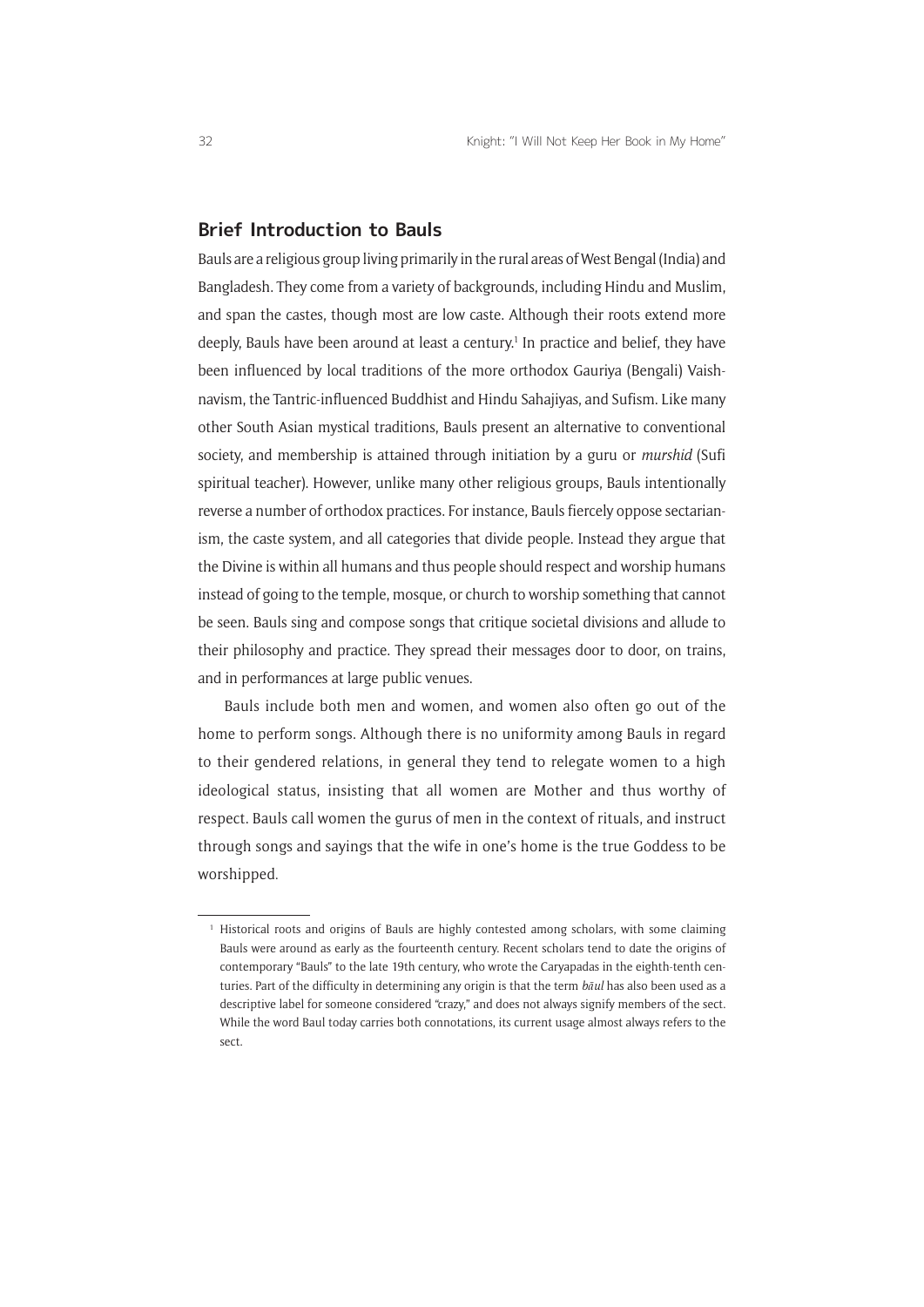### **Stage 1: Entrance**

Had I known in 1997 the kinds of challenges involved with researching Bauls, I would have pursued a different topic. At the time, I knew that Baul women were neglected in the pretty vast number of publications about this small religious group from West Bengal and Bangladesh, and that seemed like good enough reason for a research topic. In fact, hearing from Bengalis, including well-known scholars, that Baul women did not exist only made me dig in my heels: I knew there were Baul women, and I was absolutely certain their voices were worth listening to. What I did not realize, however, was how much my own research would be affected by the countless researchers, tourists, foreigners, sponsors, and journalists Bauls regularly encountered, even long before my fieldwork began. These encounters meant that Bauls were acutely aware of their positionality not only in their villages but also in the wider world, much beyond the reach of most of their non-Baul neighbors. Bauls *knew* what outsiders were interested in: songs, philosophy, and secret sexual rituals. They understood that outsiders often sought authentic Bauls who were ritual adepts and were driven to divine madness in their spiritual quest. Bauls knew how to modify their behavior to match expectations. Outsiders also expected Bauls to be men.

That's where I decided I would fit in: unlike previous researchers, I was not interested in songs, rituals, philosophy, or divine madness exhibited by unencumbered Baul men; I sought the lived experiences and perspectives of Baul women.

### **Stage 2: Navigating the Field**

In those first 18 months of work, I carefully framed how I presented my research to my interlocutors in order to avoid the usual pitfalls of my predecessors, such as having to exchange money or prestige for information, taking initiation, or losing integrity in my research methods in other ways. Many of my predecessors had questionable reputations among Bauls: a few women, for example, had been initiated by a Baul guru, some learning sexo-yogic rituals and living with Baul men as a second wife. These incidents had caused scandals in the villages.

For the most part, my approach of focusing on Baul women as opposed to men worked for me. This is not to say it was always easy: plenty of times when I approached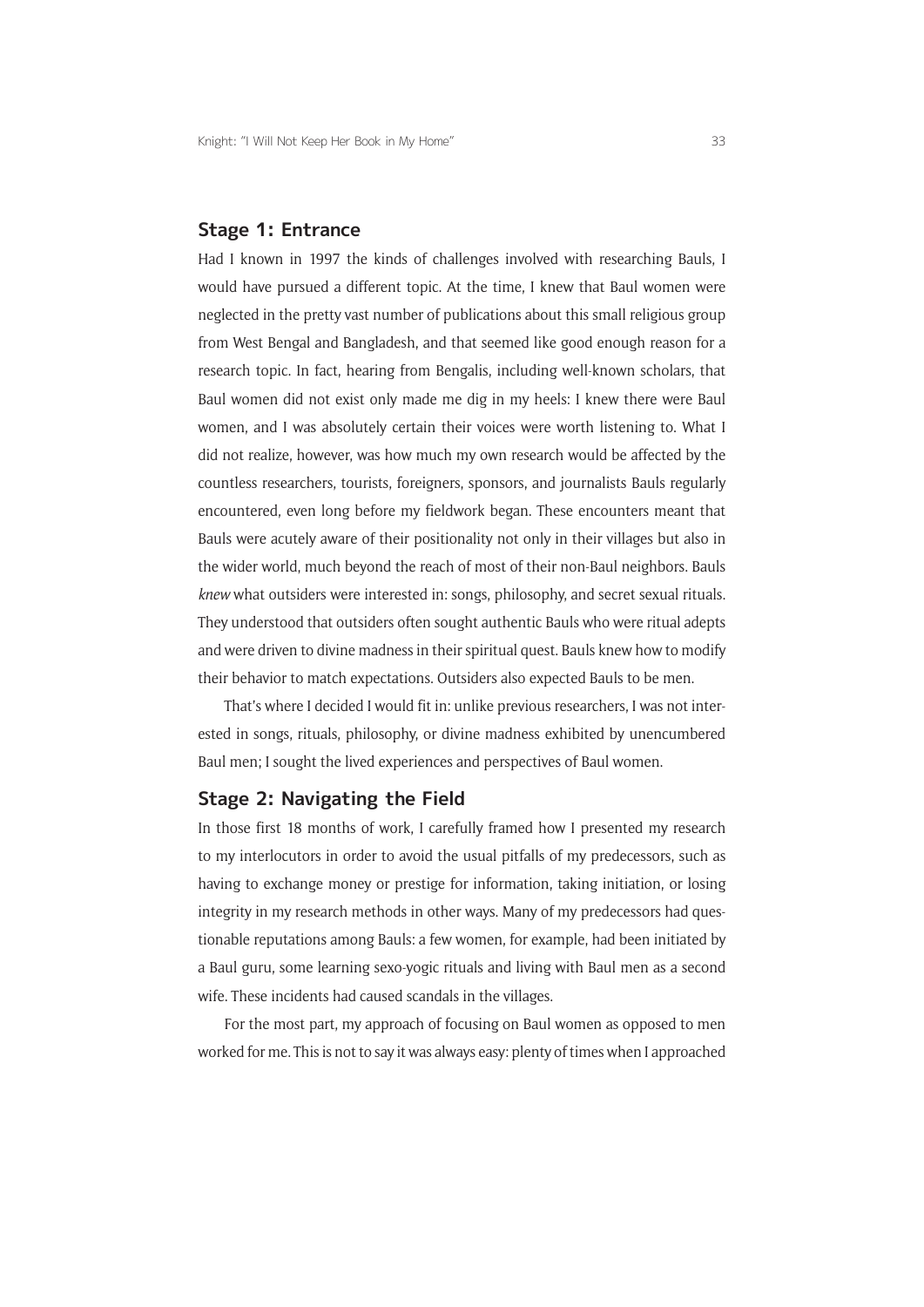a new household, the man of the house would greet me, and after learning of my project, would invite me to sit down so that he could tell me everything I wanted to know about Baul women. In some ways, this wasn't an outrageous claim. Bauls in fact have a lot to say about women, though mostly about the elevated spiritual qualities of women and women's important role in rituals. There are also plenty of songs that address women in these ways. Because previous researchers had aimed to learn about songs, philosophy, and rituals, the assumption that I only needed to talk with the Baul man wasn't so much a reflection of a patriarchy that renders women mute, but a reasonable response to previous research trends.

But because women had long been mute in the literature about Bauls, I navigated through male arenas and found women to talk with. Still it was not always easy to interview women or to respond satisfactorily to their agendas. A few women avoided me. One woman, despite several attempts by Baul friends to arrange a meeting, explicitly refused to see me. Several others I sought, following various leads, for days in different villages and regions. Many asked me to arrange musical programs in America, while others asked that I financially contribute to their household in exchange for speaking with them. Once, when I hired Phulmala as an assistant for a short while, she completely controlled with whom I could and could not talk. Baul women, like anyone else, have their own concerns and agendas.

## **Stage 3: Attending to everyday lives**

Overall, though, my questions and interests seemed to resonate with the women I met, which reassured me that my agenda was worth pursuing. Most women seemed happy to share their experiences and pleased that outsiders might approach them instead of their husbands. I followed the philosophy of other feminist ethnographers<sup>2</sup> who sought not merely to recover silenced voices but to recognize women's agency and resistance to dominant ideologies. I found many examples of how Baul women see themselves as actors within a field of ideologies and expectations that appear to impinge upon their choices. As I discuss in *Contradictory Lives* (2011), Baul

<sup>&</sup>lt;sup>2</sup> See especially: Abu-Lughold 1990; Gal 1991; MacLeod 1991; Raheja and Gold 1994.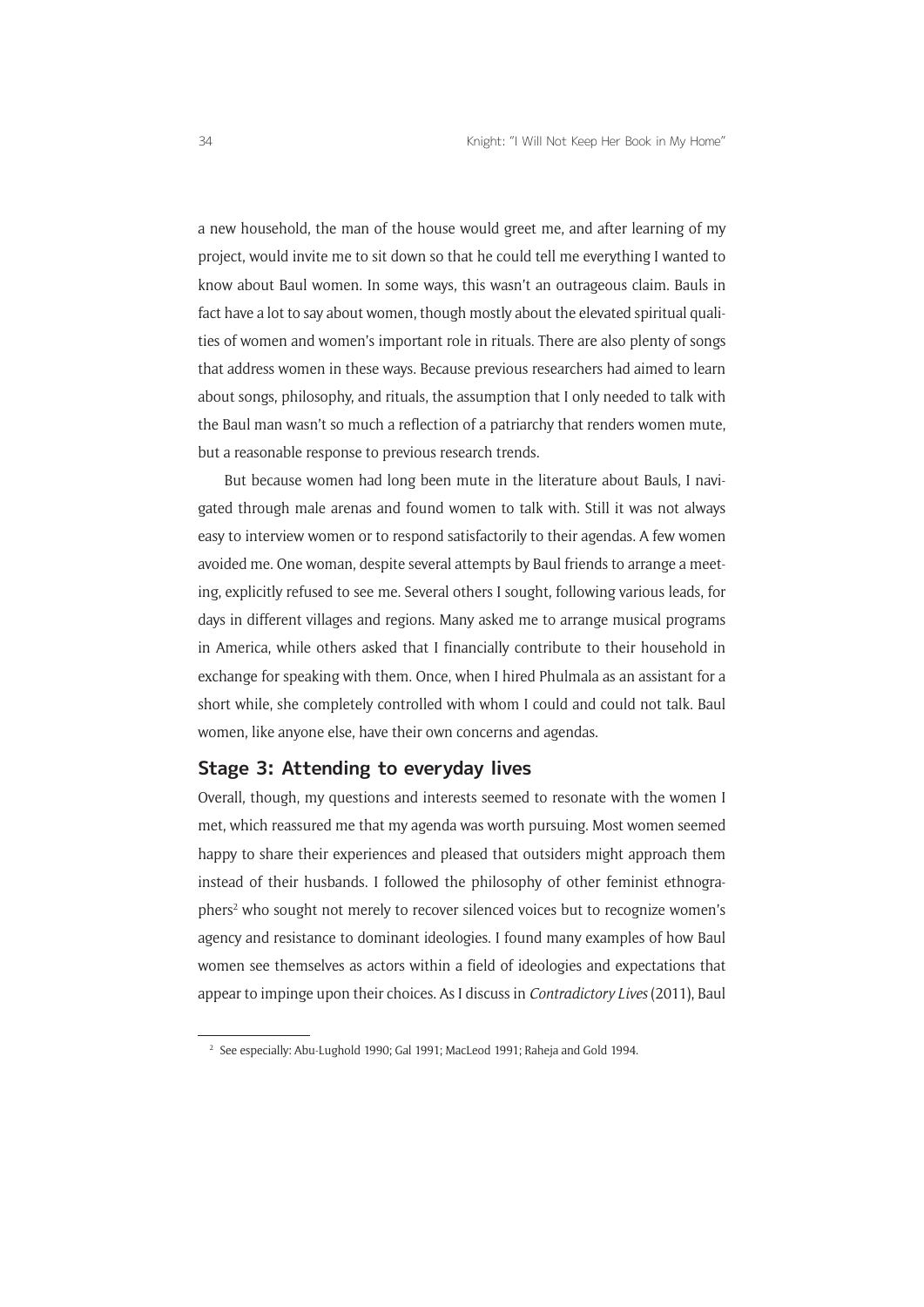women described to me how they negotiate different—and sometimes conflicting expectations. On the one hand, they feel pressure from their non-Baul neighbors to act like modest wives and mothers. On the other, they feel pressure to meet outsiders' expectations of Bauls to behave in carefree, mad ways—thus in ways not at all modest. Additionally, Baul women strive to become more Baul, to enact the ideals of egalitarianism, to defend those who are discriminated against, and to sing boldly to people in need of societal and spiritual transformation. While we all find ourselves playing different roles and struggling to meet opposing expectations at times, Baul women are particularly challenged by the ways in which their own behavior can never conform to *both* spiritual and societal expectations. Yet, I have argued that Baul women use the tools of their encumbering to craft meaningful lives and contribute to societal changes (Knight 2011). I think I explained the challenges of being a Baul woman well, and I hope Phulmala will not refuse to have my book in her home.

## **Stage 4: The Problem**

The problem I'm having at this juncture is not new to me or to others, but I feel I need to work through it out of respect for those who spent so much of their time with me. To be honest, it has plagued me for a long time. Phulmala brings to the forefront the postcolonial predicament concerning the relationship between ethnographers and "informants," in which the ethnographer collects "data," which is then analyzed and presented for academic scrutiny.<sup>3</sup> I'd like to say this unequal relationship, where the informant is Other, is over, but I keep thinking of a recent episode in class, when, after discussing Malinowski's<sup>4</sup> use of derogatory terminology, typical language for his

<sup>&</sup>lt;sup>3</sup> The argument that scholars are implicated, along with colonialists, missionaries, and imperialists, in a process of Othering most notably dates to the publication of Edward Said's *Orientalism* (1978), and has preoccupied many anthropologists, among other scholars, since then. See also Brettell 1993; Fabian 1990, 2002.

<sup>4</sup> Bronislaw Malinowski (1884–1942) is known for his systematization of ethnography, his emphasis on participation-observation, and his claim that anthropologists should seek to understand what he referred to as the "native's point of view." My students read "Rational Mastery by Man of His Surroundings," a selection reprinted from Malinowski's famous book *Magic, Science, and Religion* (1955), in which he argues that pre-literate people have rational knowledge of their environment and behavior. Although he emphasized gaining an unbiased understanding of another's culture, he used terms that today would be seen as derogatory—a teaching moment for students.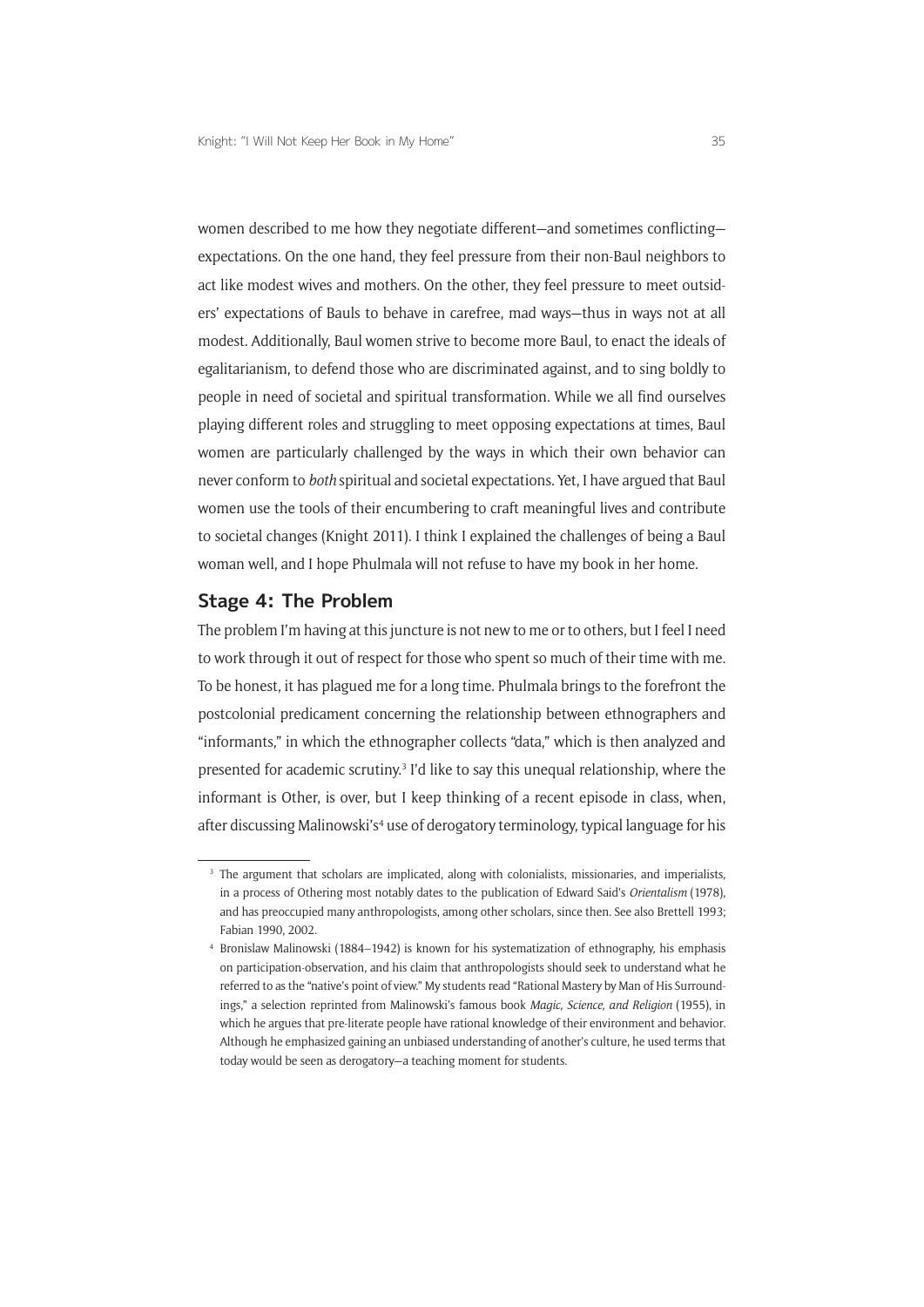time, a freshman raised his hand to ask, "What's wrong with calling them 'savage'? It's not like they're going to read this stuff!"

I'm not going to respond to this student's comment here—I don't think I need to—except to say that Phulmala's complaint is clear evidence that even illiterate informants do "read this stuff." Long gone are the days when anthropologists could find "untainted" societies and try to maintain neutrality and objectivity in order to preserve native cultures. Gone are the days when we could write whatever we wanted and not worry about how those we wrote about responded. The publication of *Writing Culture* (Clifford and Marcus 1986) is often cited as marking the transition into postmodernism with its epistemological critique. Since then, anthropological movements that seek to problematize and remedy this relationship of Othering have increased, including feminist ethnography,<sup>5</sup> dialogical anthropology,<sup>6</sup> experiential and performative anthropology<sup>7</sup>-various methods and theories that reflect on the researcher's participation in the field and, in some cases, insist that active engagement is ethically necessary—and methods that take a step further by explicitly including collaboration and coauthorship.<sup>8</sup> These approaches are important, even though they do not completely solve the problem of Othering (since in a very basic way anthropology requires an Other to write about). But where I'm particularly stuck is in trying to figure out how to deal with the experiential *religious* lives of those I have befriended and written about. A few vignettes illustrate what I mean by this problem.

First, Rina Das Baul, whom I have known for 15 years, explained to me that many researchers were coming to her for information, and she refused to talk with several of them. Probably for my benefit, she distinguished between long-term researchers

<sup>5</sup> A few earlier examples that address feminist ethnography include Behar and Gordon 1996; Abu-Lughod 1990; Wolf 1992; and Visweswaran 1992. Many more wonderful feminist ethnographies also exist.

<sup>6</sup> Mikhail Bakhtin's writings on alterity and dialogism have been influential to many anthropologists concerned with the colonial heritage of anthropology, Othering, and what has been viewed as the crisis of representation. For dialogic anthropology, see for example Bauman 1984 and Tedlock and Mannheim 1995.

<sup>7</sup> For the performative turn in anthropology, see for instance Turner 1986 and the work of Pierre Bourdieu.

<sup>8</sup> Lassiter 2005 provides an excellent overview of the move toward collaboration in anthropology. See also www.publicanthropology.org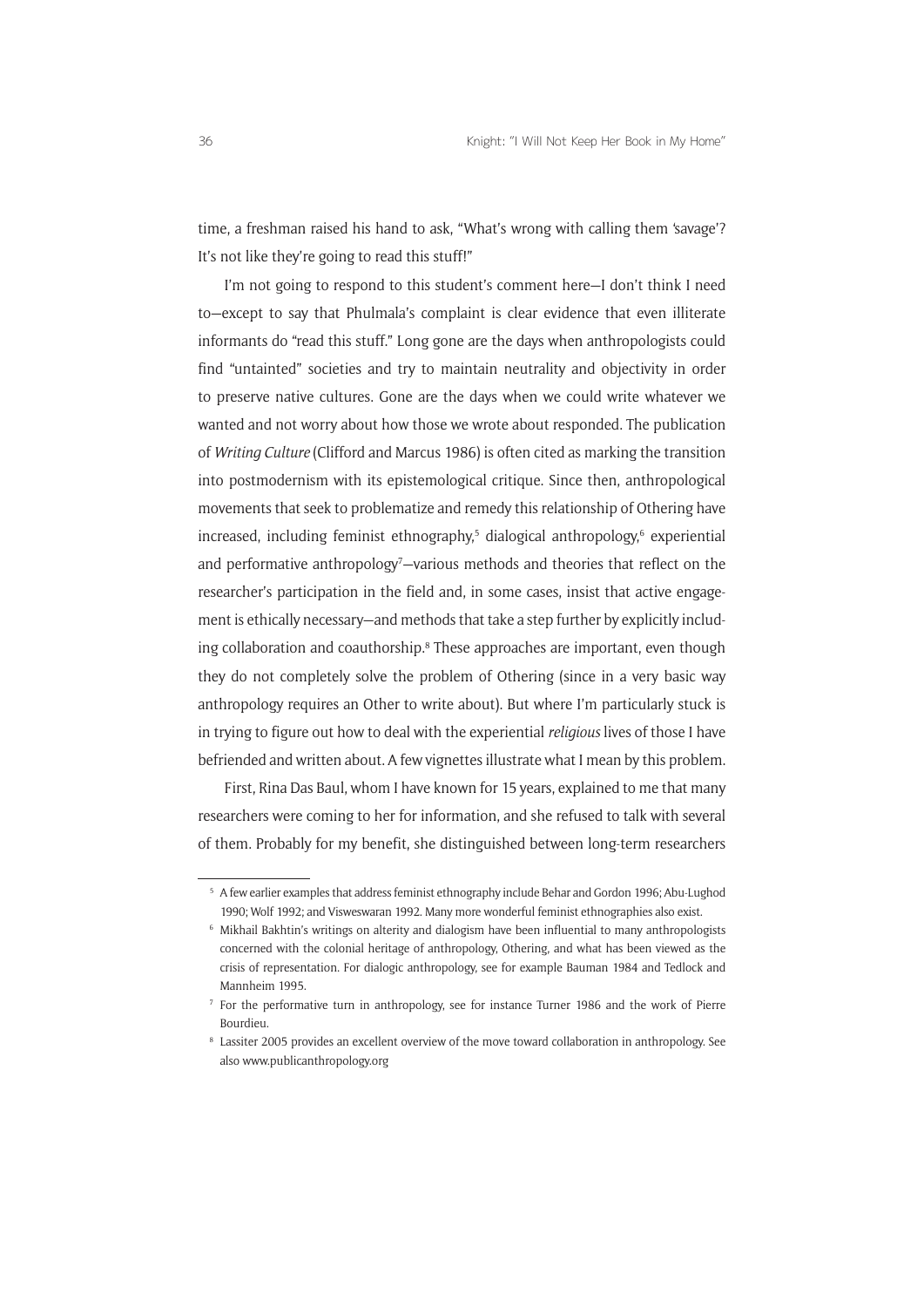and dabblers. For Rina, being a Baul is a serious commitment that involves her total being; it is not to be taken lightly.

Second, according to Baul philosophy, you cannot really know anything unless you experience it yourself. Bauls emphasize the importance of gaining experiential knowledge rather than trusting what others claim to be true. The most notable encounter I had with this belief occurred in western Bangladesh, where I had been traveling with my husband, Ed. We were in a remote village, visiting the home and ashram of a couple named Jamal and Pushpa. As evening approached, and we started to leave, Jamal insisted that we stay and receive initiation, without which, he argued, we would never understand what we were trying to study. Jamal was persistent, and the situation was uncomfortable; immediately afterwards, my husband quit as my assistant, albeit temporarily.

Third, Parvathy Baul, who is well-educated and fluent in English, complained to me that all the writing about Bauls was only concerned with outwardly observable information—songs, instruments, lifestyles, performances—and that none of it captured what it *really* means to be a Baul. She has since written her own book (Baul 2005) that describes her gurus, their teachings, and some songs she has translated into English.

Along with Phulmala's exclamation, these vignettes reveal issues of representation: how to respectfully and accurately portray the lives and concerns of those we seek to understand. But they also point to the problem of religious experiences. How do I describe, or even *understand*, the religious experiences of a Baul woman? After all, *these* experiences are why being a Baul is meaningful to them, not the ways in which they have to negotiate conflicting societal expectations, which I *can* and *did* write about.

The episodes thus reveal the limits of language, particularly within the confines of scholarly discourse, to describe *experience*. In thinking this through, I find phenomenological approaches to anthropology intriguing, such as Robert Desjarlais's (2003) focus on how shamans' use of multiple sensory experiences can serve to redirect a patient's attention during times of illness toward being present in their body and their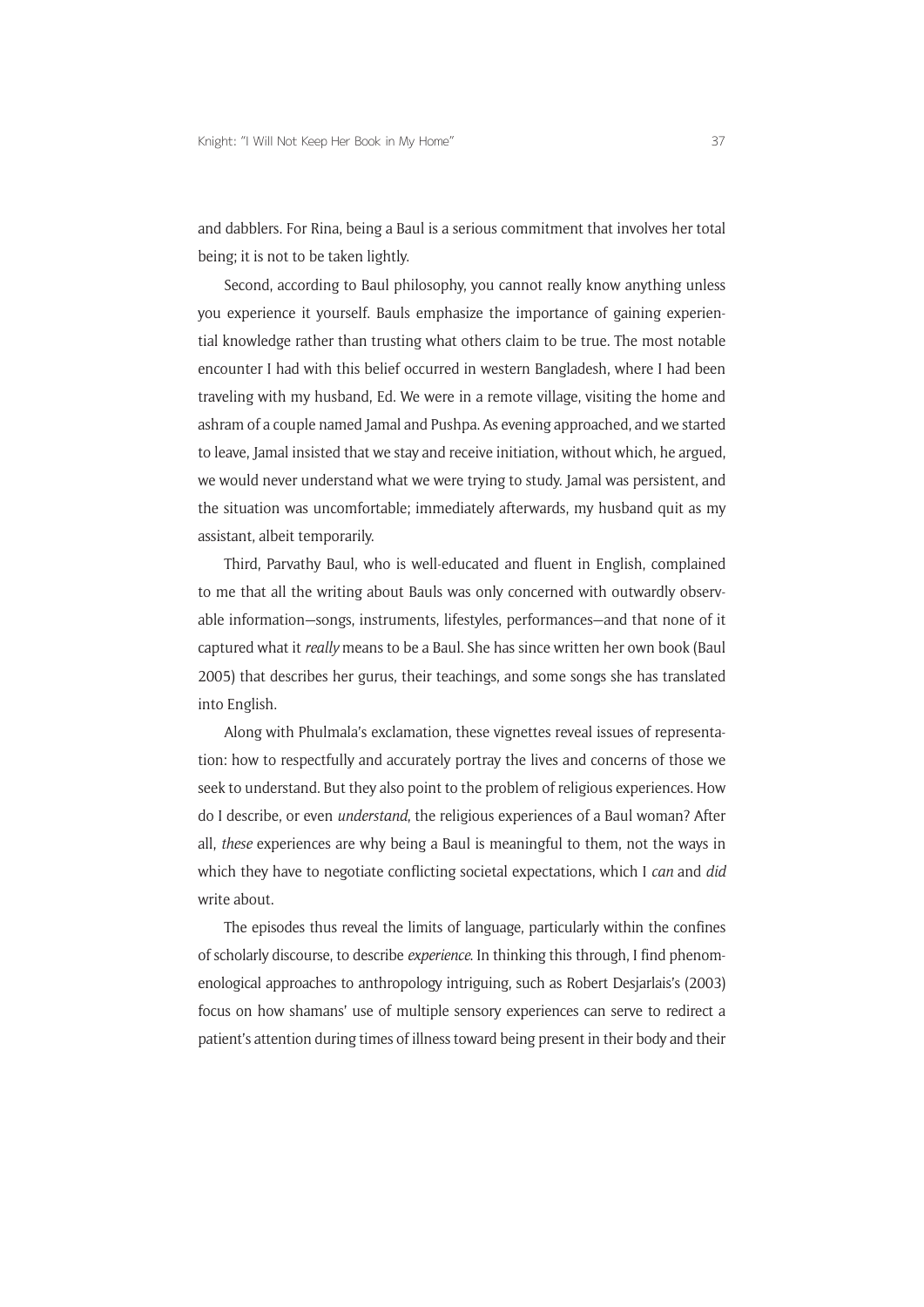environment, or Tanya Luhrmann's (2012) assertion that Christian prayer is effective in healing not because of *belief* but because of the capacity to shift attention to *experience* God. Describing the role of the body and senses seems like a good step toward translating experiences, such as religious ones, into language accessible to readers. But while such translation is important for sharing knowledge, is it really the best we can do?

Johannes Fabian suggests that instead of seeing the problem as one of representation, we should focus our attention on "presence." Presence, he says, "would stress the processual and productive nature of representation . . . [the process of] transforming, fashioning, and creating" (1990, 755–56). This shifts the focus from trying to find the data or words to represent others' experiences to the dialogical aspect of knowledge production. Drawing on Fabian's work, Goulet and Miller argue that we attend to the "ecstatic side of fieldwork" and recognize that "once engaged with our hosts in their lifeworlds, we could not simply exit the field at a convenient time and declare the experience over and done with" (2007, 4). Quoting Fabian, Goulet and Miller state that ecstasy is "not a kind of behavior" one engages in, but a "quality of human action and interaction—one that creates a common ground for the encounter" with [one's interlocutor], in [her] homeland (Fabian 2000, 8, cited in Goulet and Miller 2007, 5). In other words, "presence" requires us to genuinely recognize those we work with, attending to the ways in which knowledge is produced dialogically. Graham Harvey (2005) suggests we employ a practice he calls "guesthood" in order to be more present with our interlocutors and diminish the tenacious binaries of self and other. He also states that "researchers are neither insiders nor outsiders, but are always participants in processes of change" (2005, 180) and suggests that by affirming our position as guests, we "seek a common ground that recognizes the priority and even the prestige of local hosts" (181). These scholars attempt to close the distance between ethnographer and interlocutor beyond merely considering questions of representation. These are important considerations for the anthropological study of religion, since insider and outsider roles are typically fraught with tensions about ultimate meanings, ethical claims, and conceptions of the personal, social, and cosmic world.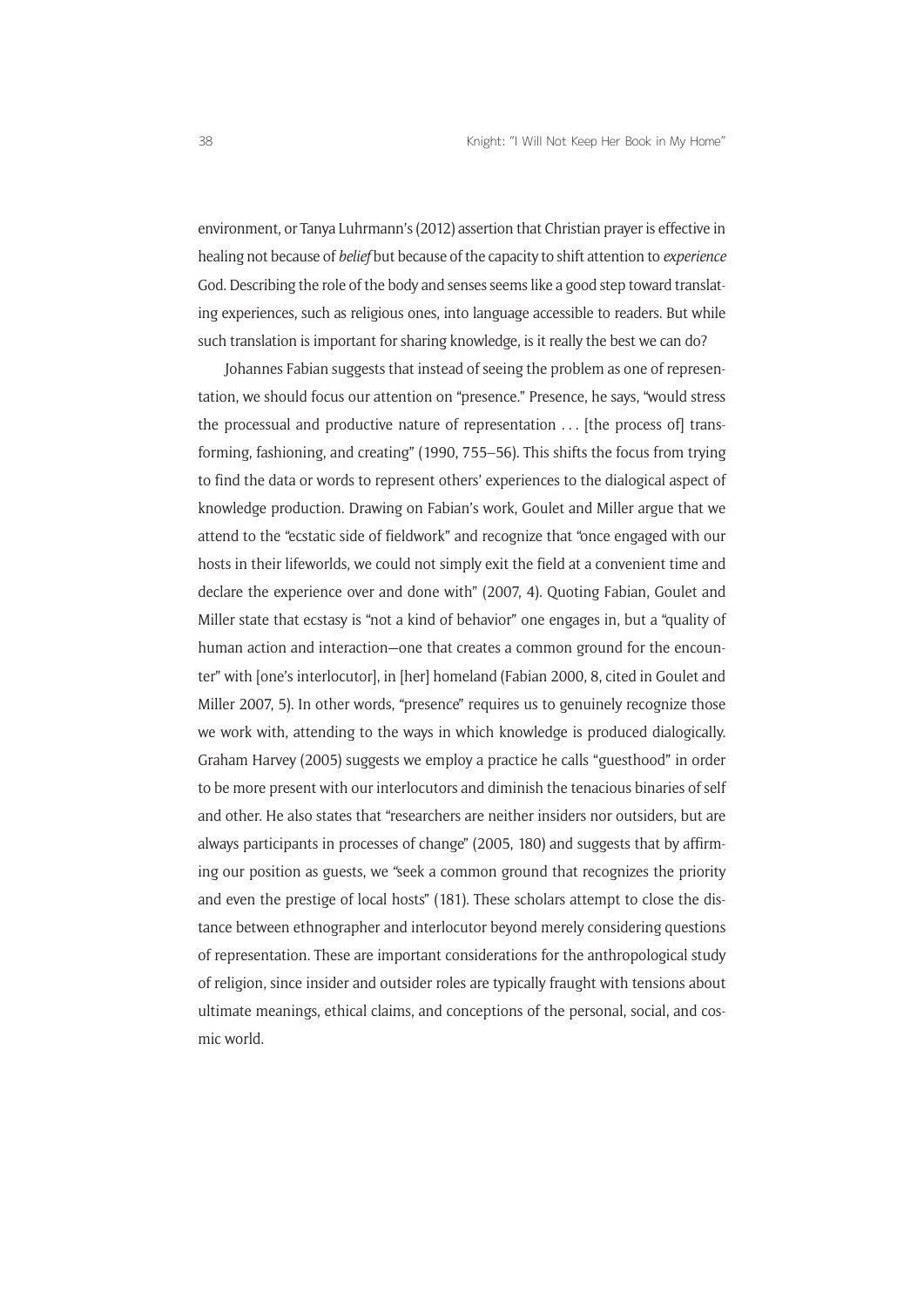In order to be more than guests who merely inhabit a shared space and then return home, these scholars insist on the importance of recognizing how we are transformed by our experiences. Fabian, for example, argues that ethnographic research should acknowledge that the "kind of knowledge we seek *changes the knower* . . . [as well as] *the known*. . . . Neither we nor those whom we study remain untouched by our projects of inquiry" (Fabian 2012, 447). As Goulet and Miller add, the "transformative events lived with others in their world cannot be wished away. . . . They expect us to take seriously what we have lived with them and have learned from them" (2007, 7). Jamal, Rina, and Phulmala took time out of their lives to explain to me their circumstances; naturally, they wanted me to take them seriously.

I personally have not had the kinds of extraordinary experiences described by some anthropologists who advocate for attending to transformations in the field.<sup>9</sup> How far am I willing to go into the Baul world to attempt to experience as they experience? I still refuse initiation. It seems ethically wrong to me, even though plenty of others before me have done it;10 I'm simply not interested. Nonetheless, my fieldwork has involved a dialogic process that has transformed both myself and some of those I worked with. In her research into a Hindu temple in upstate New York, Corinne Dempsey (2006) seems to have had a similar struggle as she grappled with whether or not to write about her experiences of ritual power and miracles. Hesitantly at first, for fear that the academy will accuse her of "going too far," she acknowledges experiencing a "change of heart . . . based upon a series of fundamental and frequently imperceptible shifts in faith and emotion . . . while doing research at the temple" (212). Dempsey describes this shift as a "dramatic . . . transformative ethnographic experience" (212).

<sup>9</sup> For example, Csordas 2007; Lurhmann 2010, 2012; Turner 1992.

<sup>&</sup>lt;sup>10</sup> But not for the reason E.E. Evans-Pritchard decided to send his cook to become an apprentice to a Zande sorcerer rather than go himself. Writing at a time when demonstrating scientific objectivity in anthropology was the accepted norm, Evans-Pritchard concluded that taking initiation would lead to a loss of objectivity, and therefore he opted to hear reports from his cook, whom he asked to take initiation in his place. My concern was not about losing objectivity through initiation but rather about misleading my interlocutors about my intentions. Furthermore, I did not want to trivialize the importance placed on a guru-disciple relationship.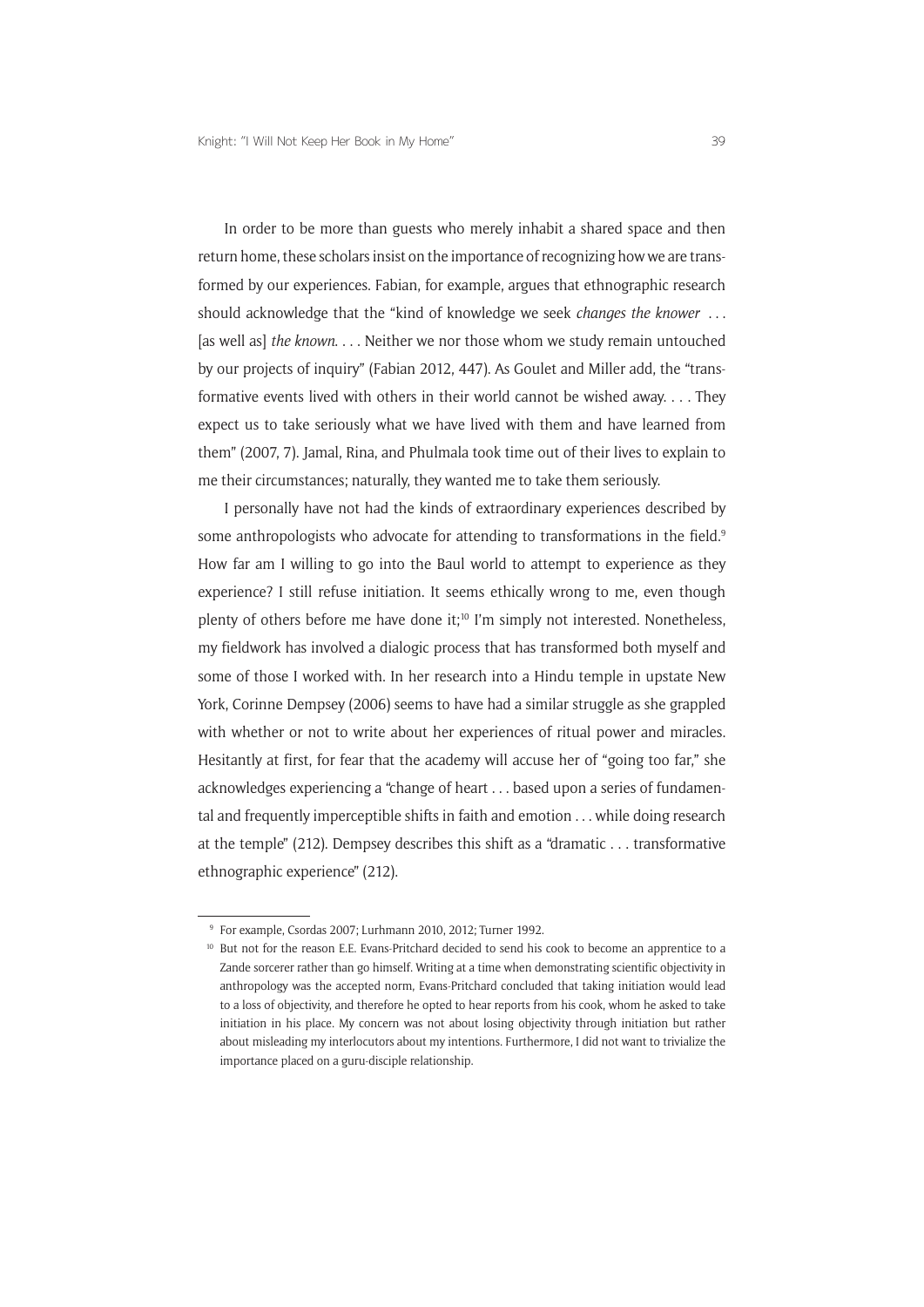As a modest step, then, and very humble reply to my friend's critique about previous writing about Bauls, I draw on work that argues for acknowledgement of mutual transformation in the field, in the hope that this move conveys some of the meaning-making projects valued by Bauls and the ways in which we are implicated in that process. As Michael Jackson states, "our everyday priorities, as well as our notions of what makes us quintessentially human, are remarkably similar wherever one goes. To participate in the lives of others, in another society, is to discover the crossing-points where one's own experience connects with theirs—the points at which sameness subsumes difference" (Jackson 2010, 47).

Yet, the longer I work on this paper, the more anxious I get. I hesitate to focus on crossing-points that may celebrate sameness and ignore differences, aware of critiques about feminist ethnography that denies the contextual realities that give rise to very different everyday options and realities. Similarly, I am wary of over-romanticizing moments of connection without attending to the implicit power dynamics at play in ethnographic research. Although aware of these pitfalls, I admit that I am humbled by the expectations my friends in the field expressed about my actions and participation—ashamed especially of the numerous times I refused to act out of the false consciousness of an objective observer.<sup>11</sup>

My friends demanded that I not only acknowledge crossing-points but that I also participate in their lifeworlds, that I take a stand not merely in my notebooks, but in their everyday lives. I'll give a few examples.

One day Rina was arguing with a neighbor. Rina claimed that the Goddess Lakshmi does not remedy illness, but rather friends and family care for the ill, thereby asserting Baul ideology about worshiping humans, not gods you cannot see. At one point she turned to me, not merely for an affirmative nod of the head, but

 $11$  One example that plagues me still was when a friend in the field brought me to visit a very ill young woman living in her village. It occurred to me that I might have been brought there to give money toward medical expenses, though no one asked that of me. I distinctly recall that my conviction in my identity as objective-outsider-anthropologist wavered, but I refrained from offering more than my verbal concern. I regret the conclusion I made at that time about my identity as an impartial observer. I was already part of village life there, enmeshed in relationships that were dear to me.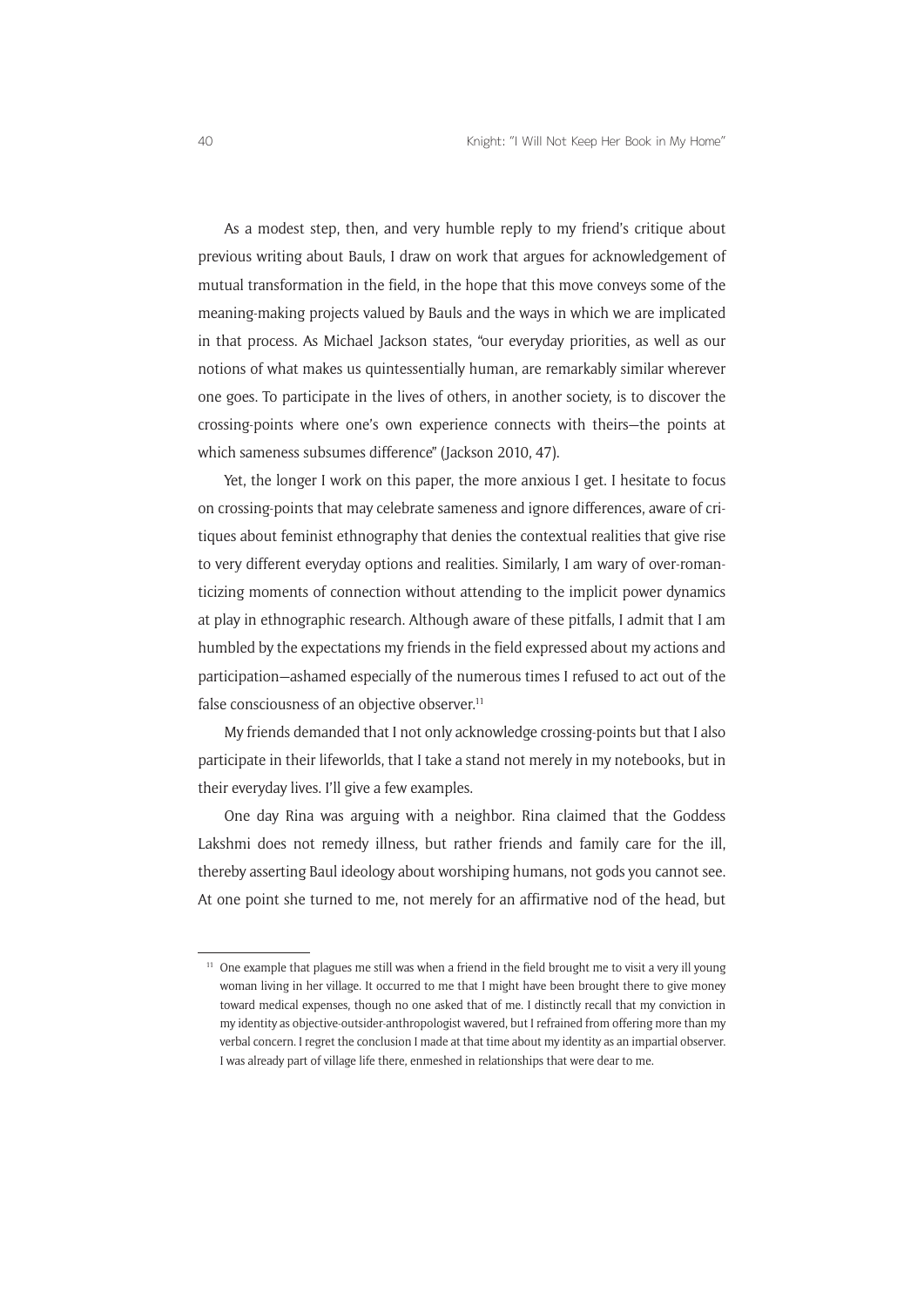to corroborate her statement with evidence: Had I ever seen the Goddess Lakshmi? Who tends to *me* when I'm ill?

Then there was Siuli Aktar, in Sylhet, Bangladesh, who announced to every newcomer that I was researching Baul women and not Baul men. My presence in her room was an affirmation of her own ideology about women's worth, and she was not content that I merely record her words for my benefit. Instead, she dragged me to her neighbors' house to affirm her role as liberator of women, announcing that I was there to record the songs of her female student, who had come out of purdah to sing on stage in front of governmental officials. Dutifully, I pulled out my tape recorder.

Another time, in West Bengal, Rina explained the details of the traditional Hindu marriage that had been arranged for her daughter, and requested my support. She knew I was critical of the traditional wedding with dowry, but that I also understood the challenges rural Bengali women face. A year later, when the marriage was stumbling after parental disagreements about the educational rights of their wedded daughter, Rina brought me to the in-laws to defend the importance of educating women and mothers-to-be.

In these and other ways, the Baul women I worked with expected me to participate in their world, particularly when they knew I shared their views. Although moments of connection have shifted my own perspectives, Phulmala's critiques ring loudest. In demanding that I (and the many Bengalis and foreigners who enjoy her singing) support her, she refuses to let me be a complacent ethnographer. She demands dignity, and she is right to do so. Several years later, her proclamations are forcing me to rethink my ethnographic work and to reveal, as a tentative step, that I have been moved, that I have taken their words and lifeworlds seriously.

I have argued elsewhere (2010) that as they traverse a Baul path, those who take the teachings seriously gradually adopt cognitive and spiritual models that shift their own understanding of the world around them. Thus they learn (or aim to learn) to recognize the ways in which society creates divisions that lead to discrimination, and to recognize the divine in all human beings, regardless of caste, gender, or religion. By listening to their explanations about the micro- and macrocosmos, by hearing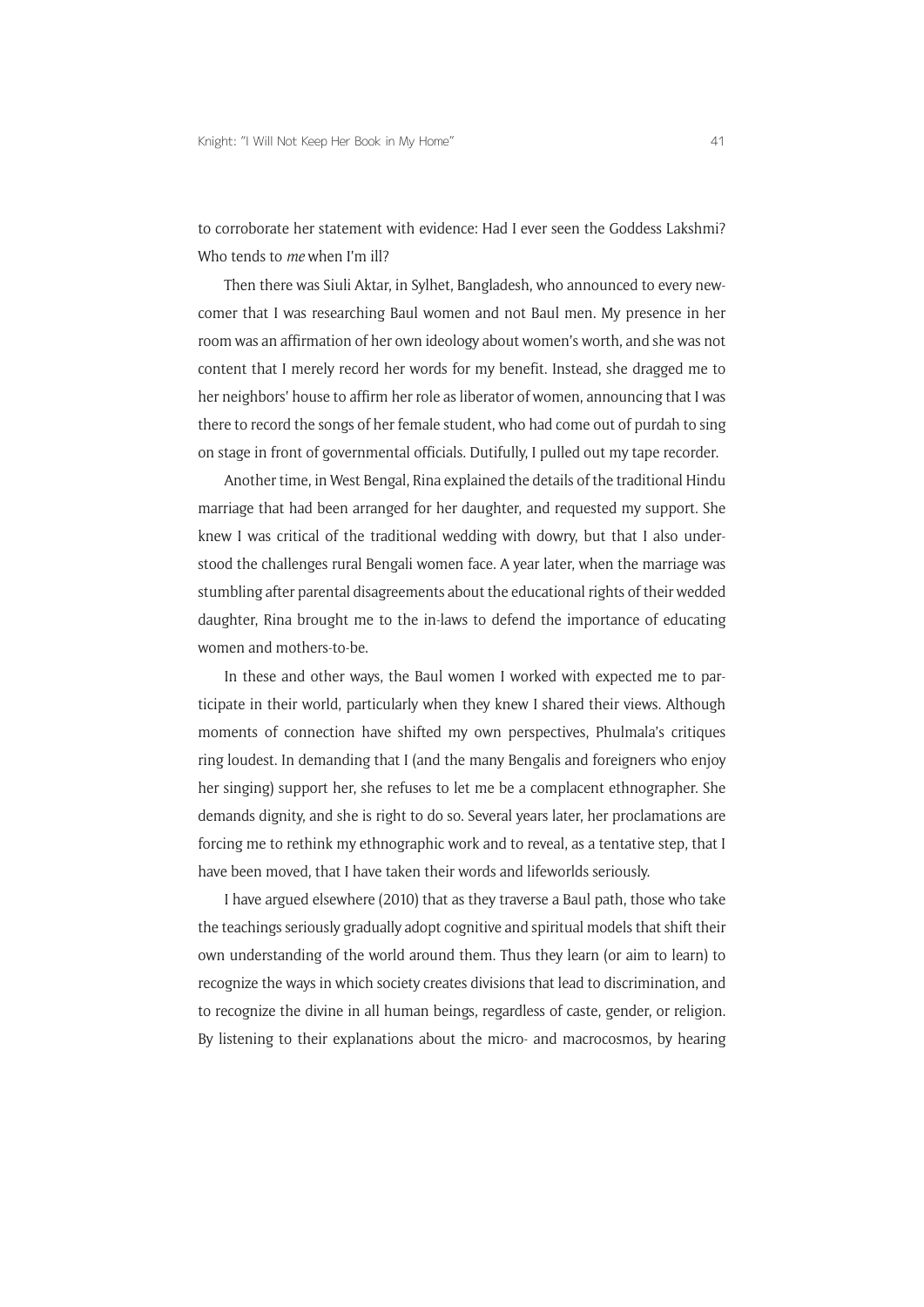their songs, and by traveling with them, they expected that I too would experience these shifts in understanding. The cultural specifics of their experiences may not carry home, but elements of hierarchy, discrimination, and the inherent value of all human beings are as real and important in my American communities as they are in their Bengali ones. For Bauls, issues of hierarchy and domination are religiously meaningful, and knowledge of these realities constitutes important aspects of their religious experiences.

Maybe language is inadequate to explain religious experience. Bauls would certainly say so, since they insist that one can only trust and know what is personally experienced. Perhaps, then, going back to Fabian, Graham, and Dempsey, I should acknowledge moments of connection, for instance when Rina and I discussed our views of the world, its beauty and faults, and our struggle to make sense of suffering and find ways to improve the lives of those discriminated against. Maybe it's enough for me and my interlocutors to share meaningful experiences and conversations, to be open to being inspired and transformed in the field and also back home, and to be willing to put some of those ideas into action. Perhaps that does *some* justice to my friends, who actively seek such transformation in their religious lives.

#### **Competing Interests**

The author declares that they have no competing interests.

## **Author Information**

Lisa Knight is Associate Professor of Asian Studies and Religion at Furman University. The research for this piece was supported by a Fulbright Fellowship, a grant from the American Institute of Bangladesh Studies, and a Furman University Research and Professional Growth grant.

## **Bibliography**

**Abu-Lughod, L** 1990 Can There Be a Feminist Ethnography? *Women and Performance: A Journal of Feminist Theory*, 5: 7–27. DOI: [http://dx.doi.](http://dx.doi.org/10.1080/07407709008571138) [org/10.1080/07407709008571138](http://dx.doi.org/10.1080/07407709008571138)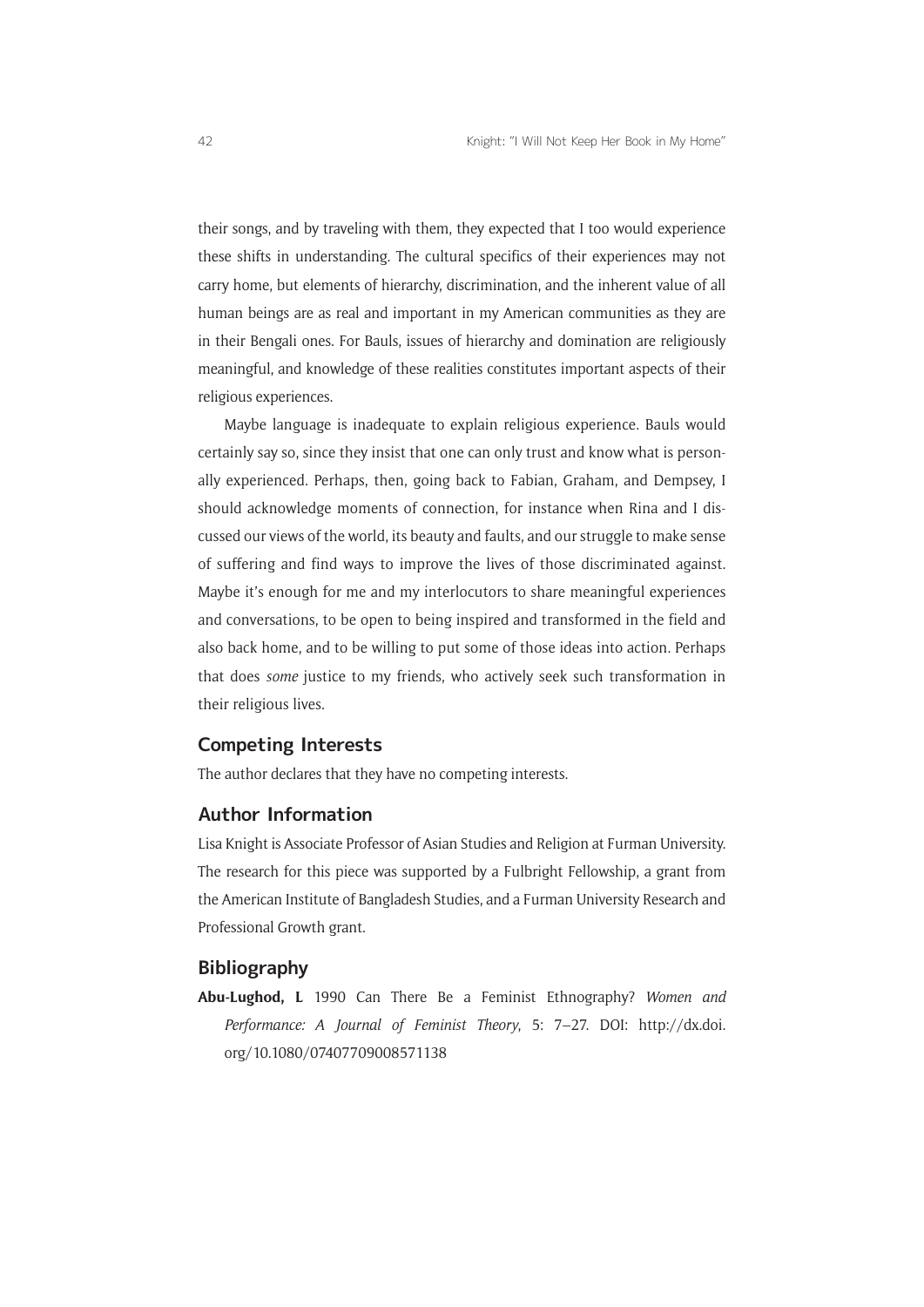- **Abu-Lughod, L** 1990 The Romance of Resistance: Tracing Transformations of Power through Bedouin Stories. *American Ethnologist*, 17: 41–55. DOI: [http://dx.doi.](http://dx.doi.org/10.1525/ae.1990.17.1.02a00030) [org/10.1525/ae.1990.17.1.02a00030](http://dx.doi.org/10.1525/ae.1990.17.1.02a00030)
- **Baul, P** 2005 *Song of the Great Soul: An Introduction to the Baul Path*. Thiruvananthapuram, Kerala, South India: Ekatara Baul Sangeetha Kalari.
- **Bauman, R** 1984 *Verbal Art as Performance.* 2nd ed. Prospect Heights, Ill.: Waveland Press.
- **Behar, R** and **Gordon, D A** (eds.) 1996 *Women Writing Culture*. Berkeley: University of California Press.
- **Borneman, J** and **Hammoudi, A** (eds.) 2009 *Being There: The Fieldwork Encounter and the Making of Truth*. Berkeley: University of California Press. DOI: [http://](http://dx.doi.org/10.1525/california/9780520257757.001.0001) [dx.doi.org/10.1525/california/9780520257757.001.0001](http://dx.doi.org/10.1525/california/9780520257757.001.0001)
- **Brettell, C B** (ed.) 1993 *When They Read What We Write: The Politics of Ethnography*. Westport, CT: Bergin and Garvey.
- **Clark-Decès, I** 2007 *The Encounter Never Ends: A Return to the Field of Tamil Rituals*. Albany: State University of New York Press.
- **Clifford, J** and **Marcus, G E** (eds.) 1986 *Writing Culture: The Poetics and Politics of Ethnography*. Berkeley: University of California Press.
- **Csordas, T J** 2007 Transmutation of Sensibilities: Empathy, Intuition, Revelation. In McLean, A and Leibing, A (Eds.) *The Shadow Side of Fieldwork: Exploring the Blurred Borders between Ethnography and Life*. Malden MA: Blackwell, pp. 106–116. DOI:<http://dx.doi.org/10.1002/9780470692455.ch4>
- **Dempsey, C G** 2006 *The Goddess Lives in Upstate New York*. New York: Oxford University Press.
- **Dempsey, C G** 2012 *Bringing the Sacred Down to Earth: Adventures in Comparative Religion*. New York: Oxford University Press.
- **Desjarlais, R R** 2003 *Sensory Biographies: Lives and Deaths among Nepal's Yolmo Buddhists*. University of California Press.
- **Fabian, J** 1990 Presence and Representation: The Other and Anthropological Writing. *Critical Inquiry*, 16: 753–772. DOI: <http://dx.doi.org/10.1086/448558>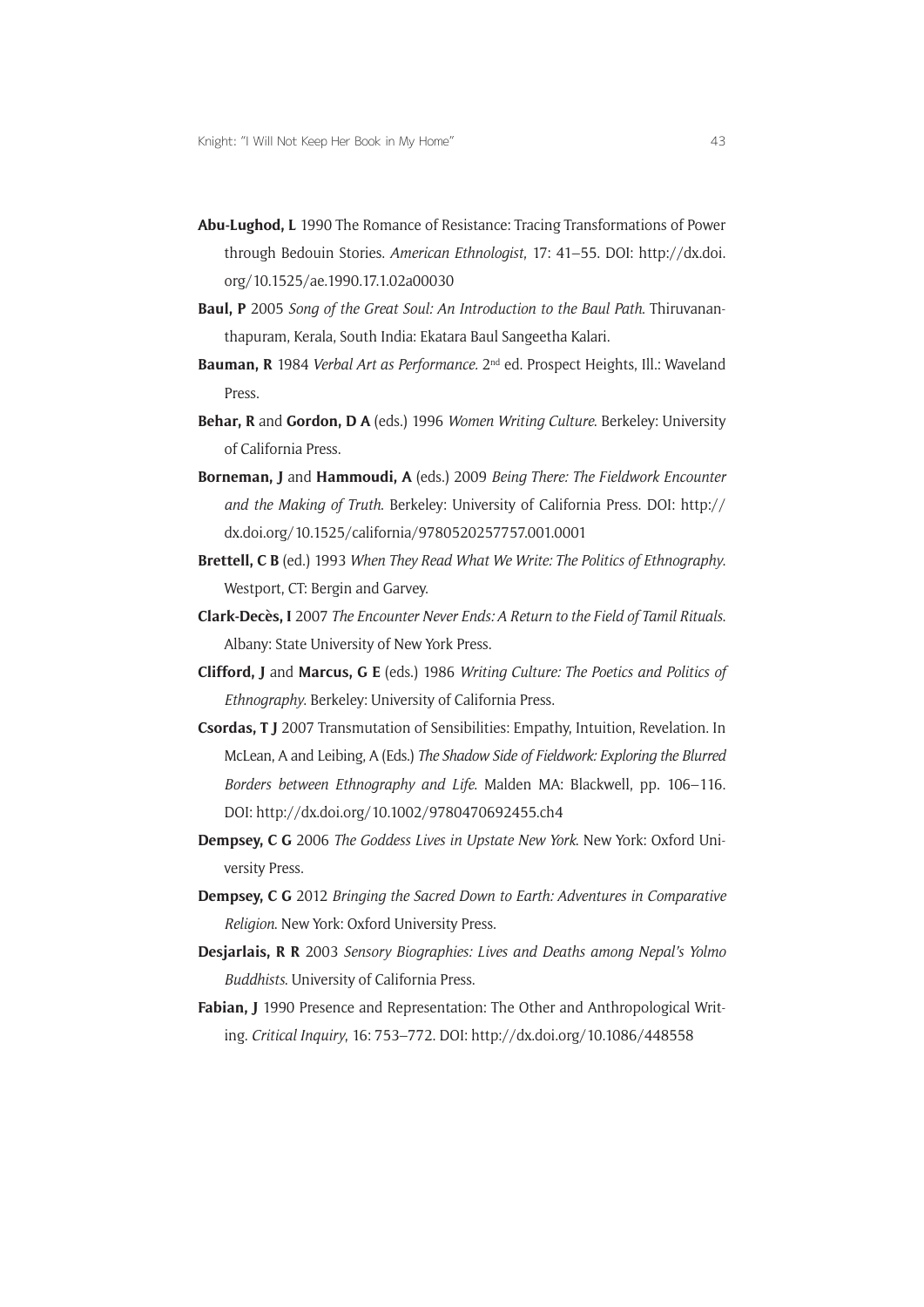- **Fabian, J** 2012 Cultural Anthropology and the Question of Knowledge. *Journal of the Royal Anthropological Institute*, 18: 439–453. DOI: [http://dx.doi.org/10.1111/](http://dx.doi.org/10.1111/j.1467-9655.2012.01751.x) [j.1467-9655.2012.01751.x](http://dx.doi.org/10.1111/j.1467-9655.2012.01751.x)
- **Favret-Saada, J** 2007 The Way Things are Said. In: Robben, A C G M and Sluka, J A (Eds.) *Ethnographic Fieldwork: An Anthropological Reader*. Malden, MA: Wiley-Blackwell Publishing, pp. 465–475.
- **Fisher, G** 2010 Fieldwork on East Asian Buddhism: Toward a Person-Centered Approach. *Fieldwork in Religion*, 5: 236–250.
- **Gal, S** 1991 Between Speech and Silence: The Problematics of Research on Language and Gender. In: Di Leonardo, M (Ed.) *Gender at the Crossroads of Knowledge: Feminist Anthropology in the Postmodern Era*. Berkeley: University of California Press, pp. 175–203.
- **Gold, A G** 2001 Shared Blessings as Ethnographic Practice. *Method and Theory in the Study of Religion*, 13: 34–50. DOI:<http://dx.doi.org/10.1163/157006801X00066>
- **Goulet, J-G** and **Miller, B G** 2007 Embodied Knowledge: Steps toward a Radical Anthropology. In: Goulet, J-G and Miller, B G (Eds.) *Extraordinary Anthropology: Transformations in the Field*. Lincoln and London: University of Nebraska Press, pp. 1–13.
- **Harvey, G** 2005 Performing and Constructing Research as Guesthood in the Study of Religions. In: Hume, L and Mulcock, J (Eds.) *Anthropologists in the Field: Cases in Participant Observation*. New York: Columbia University Press, pp.168–182.
- **Jackson, M** 2010 From Anxiety to Method in Anthropological Fieldwork. In: Davies, J and Spencer, D (Eds.) *Emotions in the Field: The Psychology and Anthropology of Fieldwork Experience*. Stanford: Stanford University Press, pp. 35–54.
- **Knight, L I** 2010 Bāuls in Conversation: Cultivating Oppositional Ideology. *International Journal of Hindu Studies*, 14: 71–120. DOI: [http://dx.doi.org/10.1007/](http://dx.doi.org/10.1007/s11407-010-9087-y) [s11407-010-9087-y](http://dx.doi.org/10.1007/s11407-010-9087-y)
- **Knight, L I** 2011 *Contradictory Lives: Baul Women in India and Bangladesh*. New York: Oxford University Press. DOI: [http://dx.doi.org/10.1093/acprof:](http://dx.doi.org/10.1093/acprof:oso/9780199773541.001.0001) [oso/9780199773541.001.0001](http://dx.doi.org/10.1093/acprof:oso/9780199773541.001.0001)
- **Lassiter, L E** 2005 *The Chicago Guide to Collaborative Ethnography*. Chicago: University of Chicago Press. DOI: [http://dx.doi.org/10.7208/chicago/9780226467016.001.](http://dx.doi.org/10.7208/chicago/9780226467016.001.0001) [0001.](http://dx.doi.org/10.7208/chicago/9780226467016.001.0001)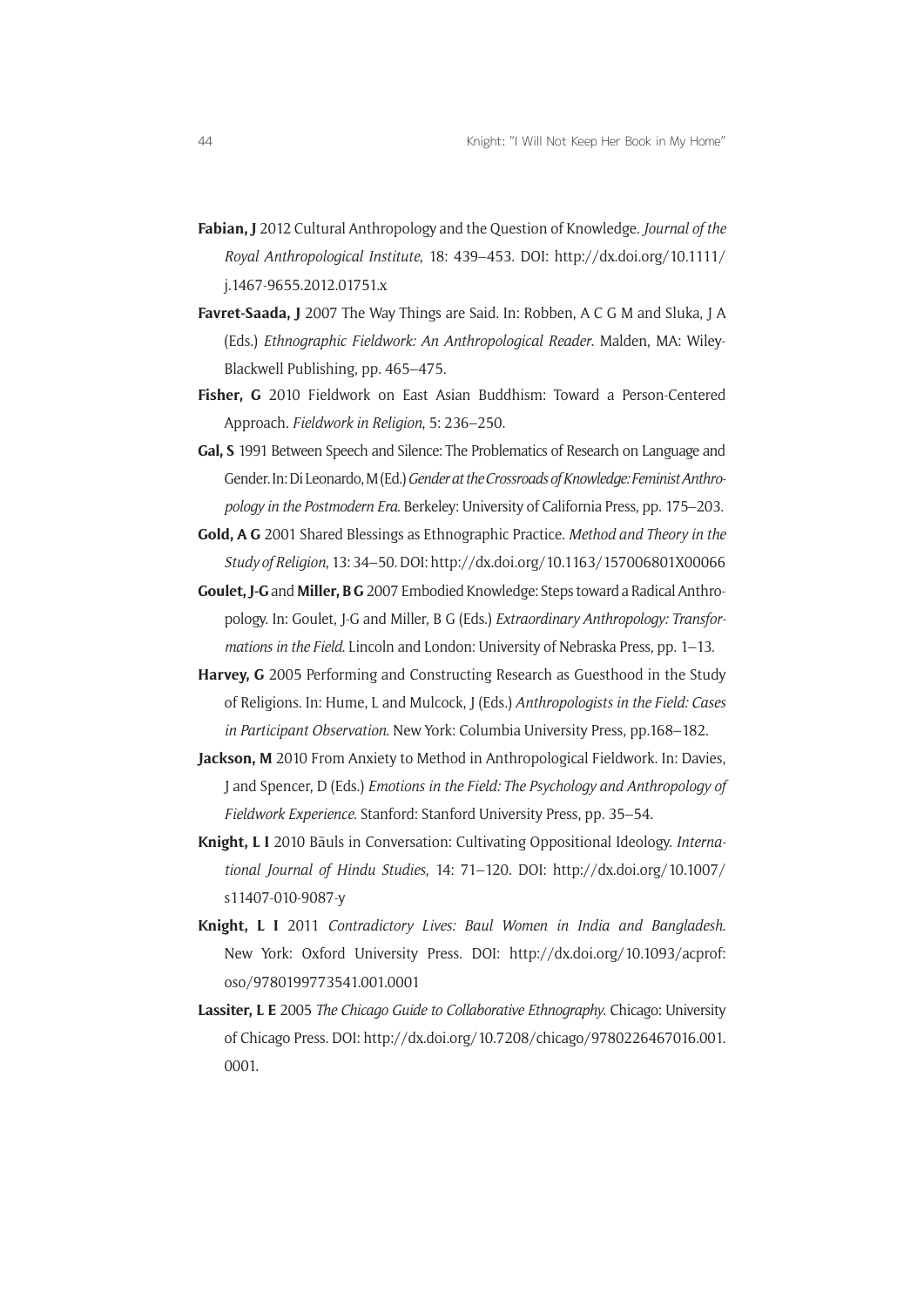- **Lee, J** and **Ingold, T** 2006 Fieldworking on Foot: Perceiving, Routing, Socializing. In: *Locating the Field: Space, Place, and Context in Anthropology*. Oxford: Berg Publishers, pp. 67–85.
- **Lurhmann, T** 2010 What Counts as Data? In: Davies, J and Spencer, D (Eds.) *Emotions in the Field: The Psychology and Anthropology of Fieldwork Experience*. Stanford: Stanford University Press, pp. 212–238.
- **Lurhmann, T** 2012 *When God Talks Back: Understanding the American Evangelical Relationship with God*. New York: Alfred A. Knopf.
- **MacLeod, A E** 1991 *Accommodating Protest: Working Women, the New Veiling, and Change in Cairo.* New York: Columbia University Press.
- **Malinowski, B** 2008 (1955) Rational Mastery by Man of His Surroundings. In: Moro, P A, Myers, J E and Lehmann, A C (Eds.) *Magic, Witchcraft, and Religion: An Anthropological Study of the Supernatural, 7th Edition*. New York: McGraw Hill, pp. 296–301.
- **Ortner, S B** 2006 *Anthropology and Social Theory: Culture, Power and the Acting Subject*. Durham: Duke University Press. DOI:<http://dx.doi.org/10.1215/9780822388456>
- **Raheja, G G** and **Gold, A G** 1994 *Listen to the Heron's Words: Reimagining Gender and Kinship in North India*. Berkeley: University of California Press.
- **Said, E** 1979 *Orientalism*. New York: Vintage Books.
- **Tedlock, D** and **Mannheim, B** (eds.) 1995 *The Dialogic Emergence of Culture*. Urbana-Champaign: University of Illinois Press.
- **Turner, E** 1992 Experiencing Ritual: A New Interpretation of African Healing. Philadelphia: University of Pennsylvania Press.
- **Turner, V** 1986 *The Anthropology of Performance*. New York: Performing Arts Journal Publications.
- **Visweswaran, K** 1988 Defining Feminist Ethnography. *Inscriptions*, 3–4: 27–47.
- **Visweswaran, K** 1992 *Fictions of Feminist Ethnography*. Minneapolis: University of Minnesota Press.
- **Wolf, M** 1992 *A Thrice-Told Tale: Feminism, Postmoderism, and Ethnographic Responsibility*. Stanford: Stanford University Press.